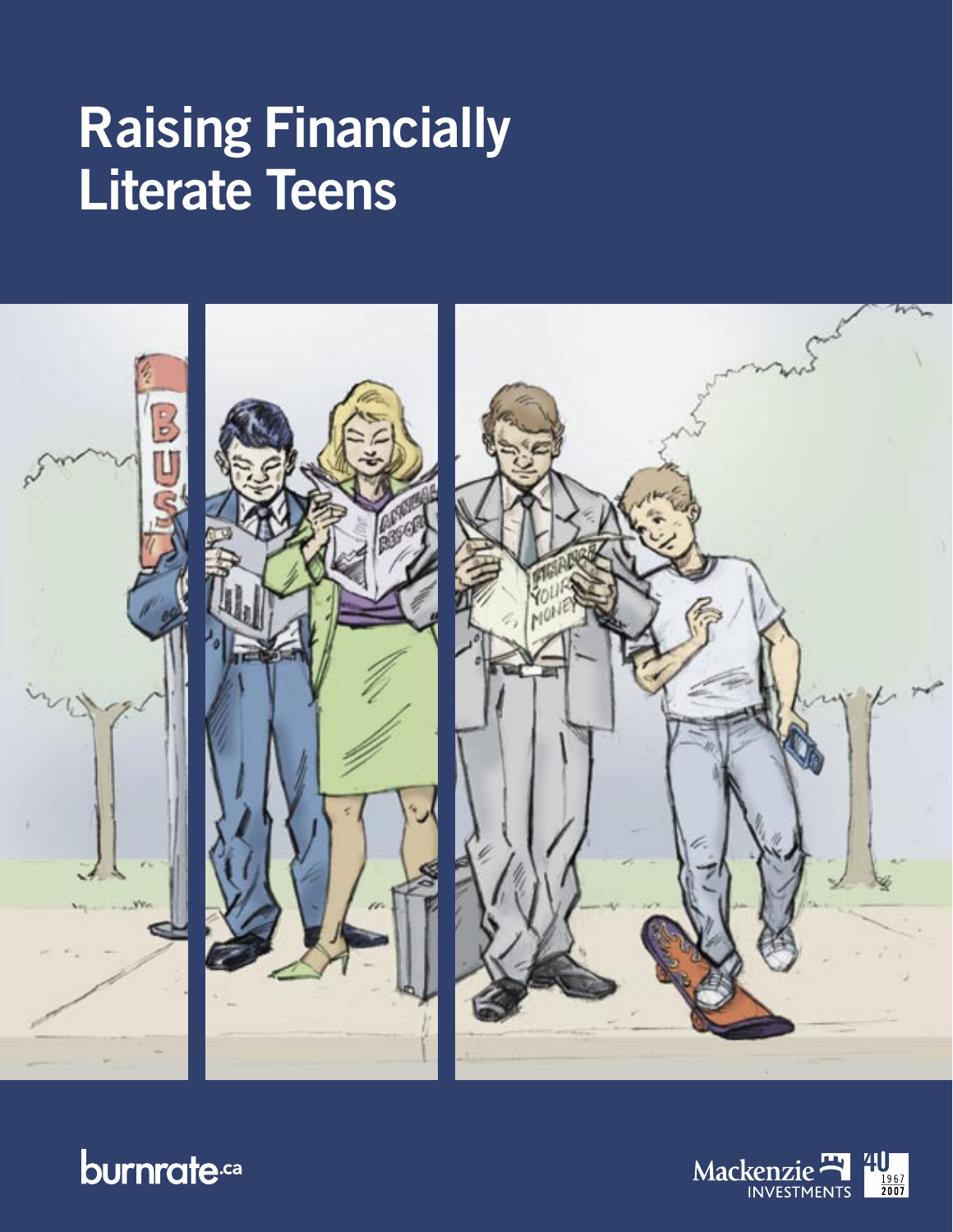# index

| Introduction                                                | 3  |
|-------------------------------------------------------------|----|
| <b>Helpful Hints for Raising Financially Literate Teens</b> | 4  |
| • Explain where money comes from                            | 4  |
| • Demonstrate a powerful force called compounding           | 5  |
| • Use an allowance to teach good money habits               | 6  |
| • Coach your kids on smart money management                 | 7  |
| • Allow them to make mistakes                               | 8  |
| • Teach them how money invested can make its own money      | 8  |
| • Encourage them to use credit and debit cards wisely       | 9  |
| <b>Post-Secondary Education:</b>                            |    |
| Saving for it, budgeting for it and surviving it            | 10 |
| Teaching Younger Kids Financial Literacy                    | 12 |
| • Keep it real                                              | 12 |
| • Keep it positive                                          | 13 |
| <b>Additional Resources</b>                                 | 14 |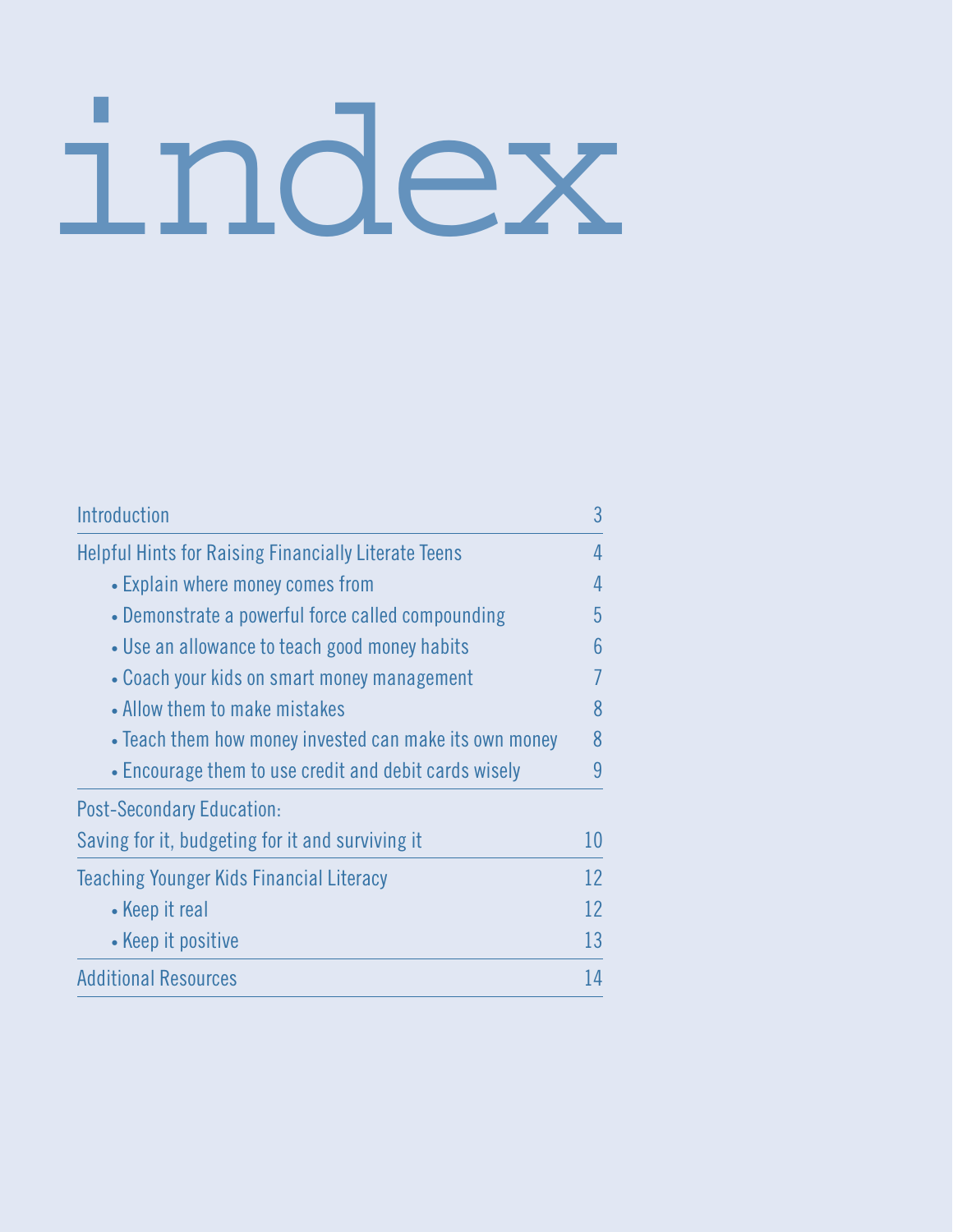

# **Introduction**

*As parents, it's our job to launch our kids successfully into adulthood, and few things could be more important than teaching them how to manage their money well.*

> Teaching our kids to be financially smart should be simple enough, but unfortunately it isn't. Sure, the school system offers a few basic courses in money management, but times have changed. Today, "tweens" and teens can have a lot of disposable income and they are constantly being coaxed to spend it in a thousand different ways.

That's why, as parents, teaching our children how to save, invest and spend their money wisely are important lessons that will last a lifetime. But as we all know, children learn by example. So chances are they will approach spending and saving the

same way their parents did. You can be sure that how we spend, enjoy or worry about our money will be passed on to our children — either with good results or bad.

Still, don't worry: it's possible to help teens get a financial head start, an advantage that could easily lead to financial security later in life. Just begin by asking yourself, "What have I learned about money in my lifetime?" And then share those hard-won lessons with your children in an open and honest way. This guide will provide you with some ideas to help you talk positively to your kids about money.

" Smart money management is an essential lesson for our kids to learn. In order for our children to become independent, thriving adults we must model the intricacies of saving, spending and investing in a positive way."

– Rhonda Katz, Family Therapist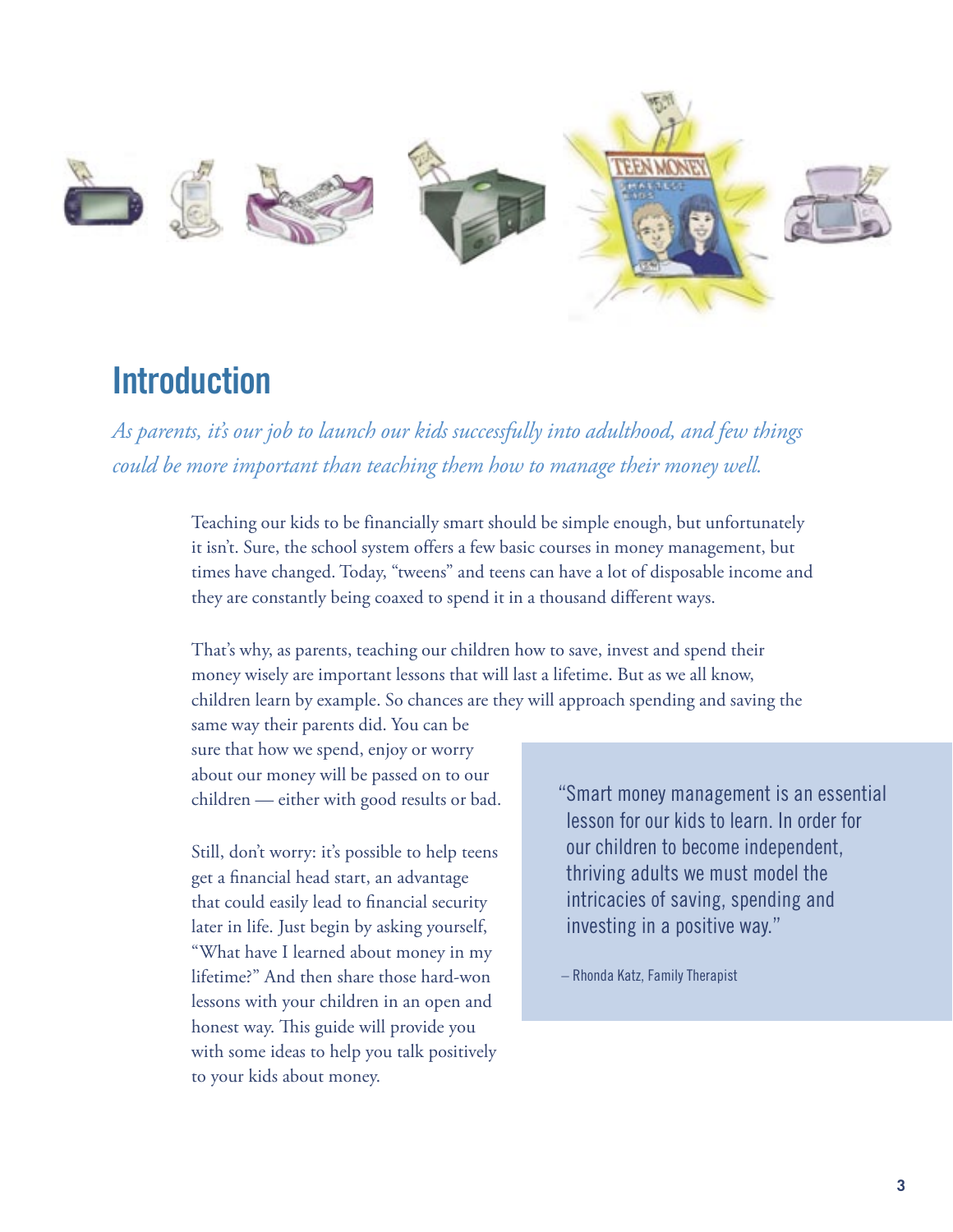# *P*<br> **Example 1**<br> **Example 1**<br> **Example 1**<br> **Example 1**<br> **Example 1**<br> **Example 1**<br> **Example 1**<br> **Example 1**<br> **Example 1 7 for Raising Financially Literate Teens**

**E Explain where money comes from D Demonstrate a powerful force called compounding U Use an allowance to teach good money habits C Coach your kids on smart money management A Allow them to make mistakes T Teach them how money invested can make its own money E Encourage them to use credit and debit cards wisely**

# **Explain where money comes from**

*Most parents have been told by their children at one time or another to "just go to the bank machine," when they've needed money. Why not? To a child the bank machine just seems to magically spit out cash. This is why it's important to teach kids from a young age that there is actually no magic involved. Money is finite, and you have to work hard to earn it and carefully decide how to spend it.* 

A good place to start is to explain to your children that a large portion of your income goes toward basic necessities like housing, heat and food. But don't just tell them. When you're paying your bills let them see (in a positive way) exactly how much it costs to run your household.

But there is nothing like those first slim paycheques from a part-time job to teach teenagers how to manage their money. So encourage yours to find one, and he or she will not only learn what it takes to earn a cheque, they will likely want to master the art of stretching their money by saving and managing their cash wisely.

" The most powerful force in the universe is compound interest."

 – Albert Einstein, Physicist and Nobel Laureate

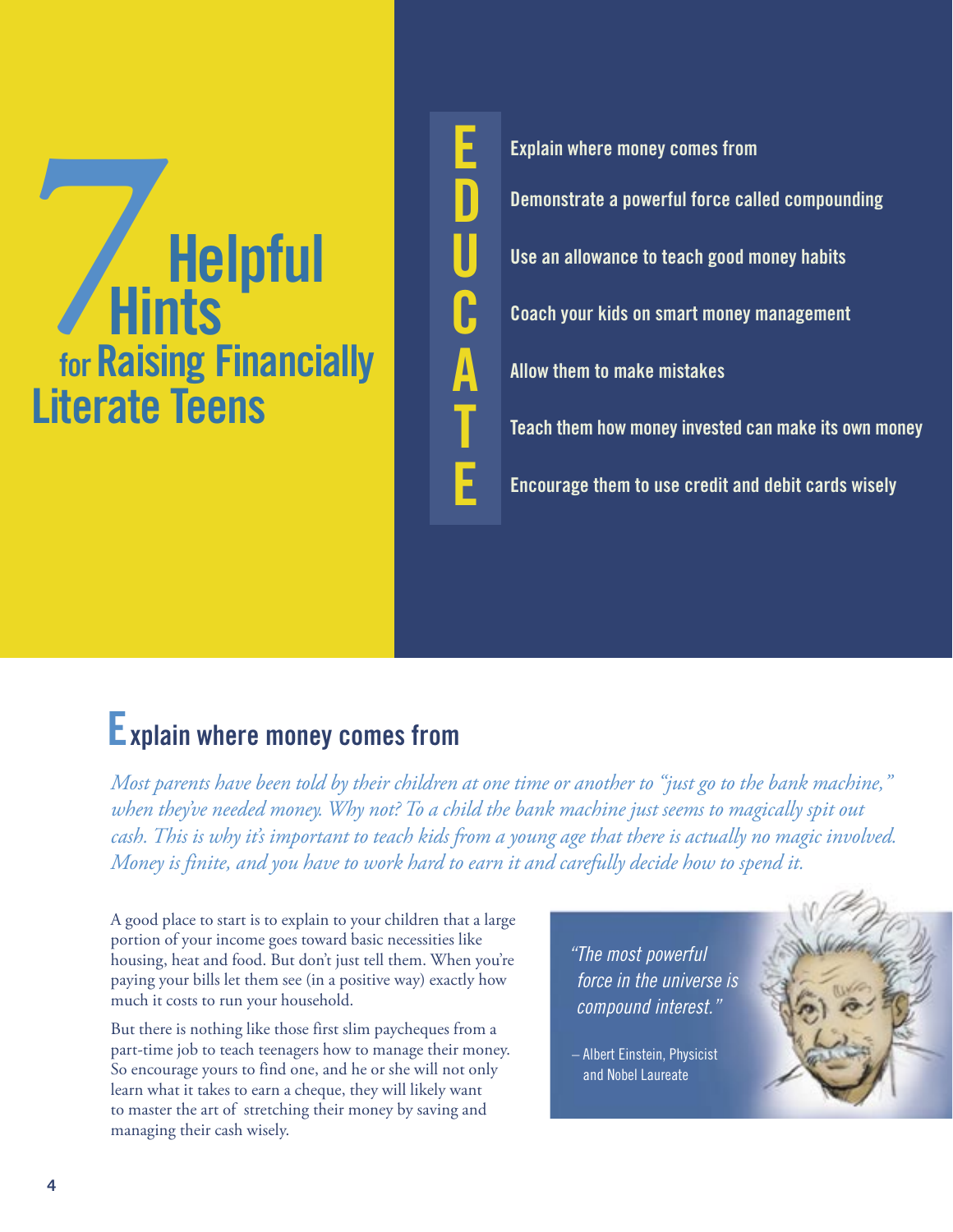### **Demonstrate a powerful force called compounding**

*By investing at an early age, kids can give their savings a head start and learn about the miracle of compound interest — a principle Albert Einstein called "the most powerful force in the universe." Help your kids understand the "force" Einstein was talking about by telling them the story of Early Ella and Late Liam.* 

### *Early Ella and Late Liam*

Two students, Ella and Liam, started part-time jobs working at the local video store. They worked the same number of hours and made the same amount of money. Ella's parents had always encouraged her to put some of the money she received for her birthdays and holidays into an investment account that she could use in the future. She enjoyed watching her money grow.

Liam, however, wasn't much of a saver. Whenever he had money, it was quickly spent on lunch with his friends, magazines or anything else he felt like buying. In fact, Liam's motto was, "Why put off until tomorrow what I can buy today?"

So when Ella and Liam got their first paycheques, they knew exactly what they were going to do. Ella paid herself first, putting away \$100 every month in an investment account. Liam had other plans and decided to buy a cool new pair of running shoes, but before he could, he ran into friends and decided to go out for pizza and a movie. Before he knew it, he'd spent almost everything and was left with just \$50 to last him until his next cheque!

Starting with that first job, Ella invested \$100 every month for ten years. Liam continued to spend all his money, but he eventually realized that if he was going to have anything set aside for later in life, he needed to start saving. So at 25, Liam started putting away \$100 a month. Although Ella had a 10-year head start on him, he thought that if he invested for longer than the 10 years that Ella had saved, he'd eventually catch up. Imagine his surprise when he realized that simply wasn't going to happen.



**Let's take a look at the numbers**

Assingtions. This illustration assumes a computed annual rate of return of 8%. The rate influits shows is used as tyle illustrate the effects of the conpa indigowth rate. and is not intended to reflect future values of or returns on investments in any motical fund.

The first set of bars shows Ella's invested amount and her nest egg at age 66. Even though Ella only invested \$12,000 and let it sit in her investment account for years, her investment grew to \$422,616 by the time she reached 66.

At age 25, Liam put away \$100 each month until he was 65, a total of \$49,200. He put it in the same investment vehicle as Ella, but when Liam turned 66, his account was only worth \$349,120.

How is that possible? Well, Einstein was right: the length of time your investment grows can have a greater impact than the amount of money you've invested!

Mackenzie has developed a handy investment calculator to help illustrate how saving and investing various monthly amounts at different rates of return can add up (see page 8).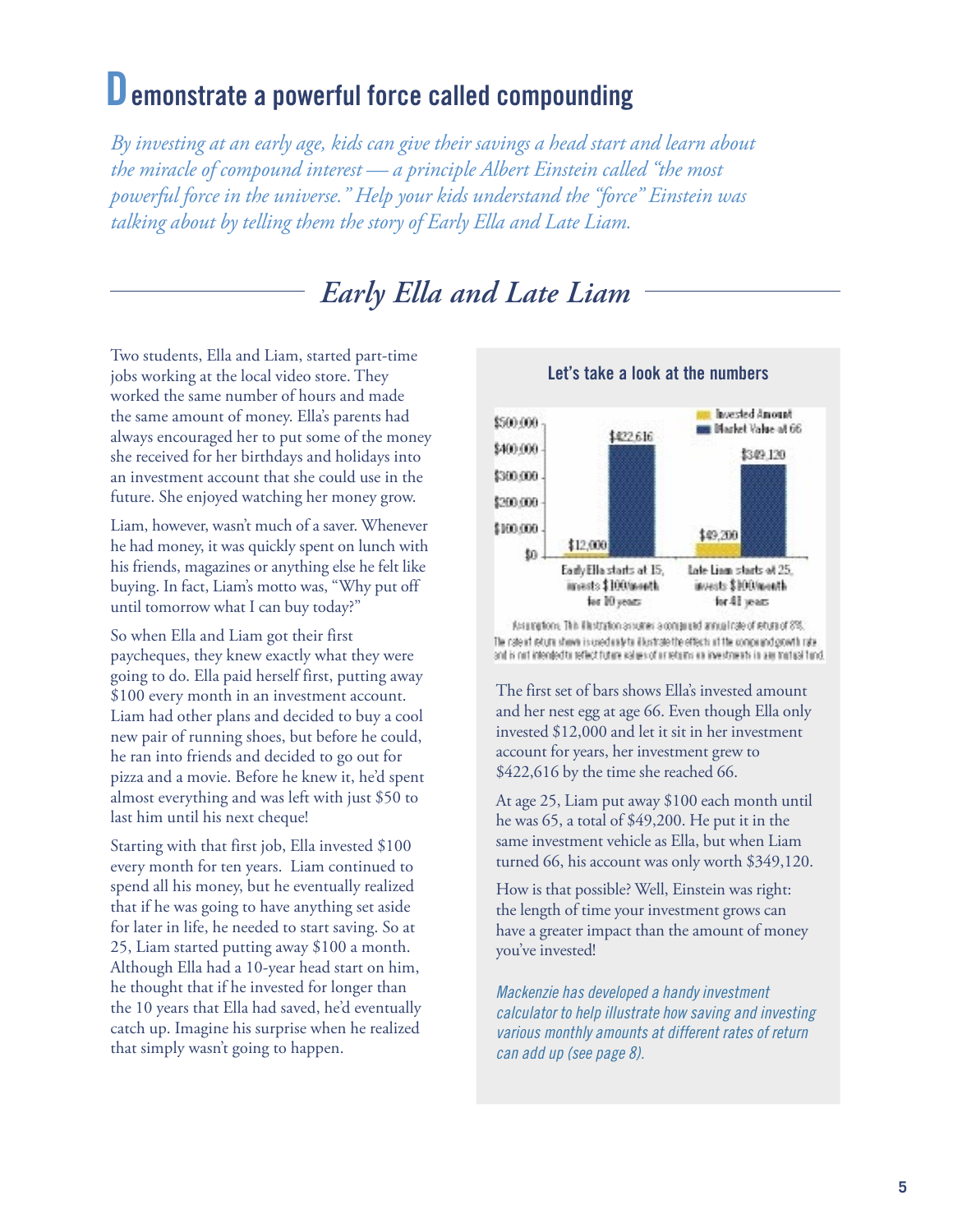" Money is a good servant but a bad master." – Aristodemus

# **Use an allowance to teach good money habits**

*The only way to learn about money is to have some, so a good way to teach children how to control and manage their own cash is to give them an allowance. Rhonda Katz, a family therapist, suggests a weekly allowance equal to \$1 for every year in age. So if your child is 10, you might give \$10 a week. Rhonda also maintains that an allowance should cover a reasonable number of teen expenses, perhaps a movie or dinner out.* 

An allowance can also be used to teach financial management skills by depositing it directly into your kids' bank accounts on a monthly or quarterly basis. Doing so, will not only encourage them to budget, it will also help them understand that frequent use of bank machines has its own costs.



**TIP**

Encourage your children to plan their weekly spending in advance and withdraw just enough money on Sunday to last them the entire week. Being able to see how much cash they have will help them keep their budgets on track and prevent frequent and costly trips to the back machine. Parents might want to give this strategy a try as well. Then, at the end of the week talk to your kids about how successful each of you were at budgeting. Did it work well for you? What would you do differently next time?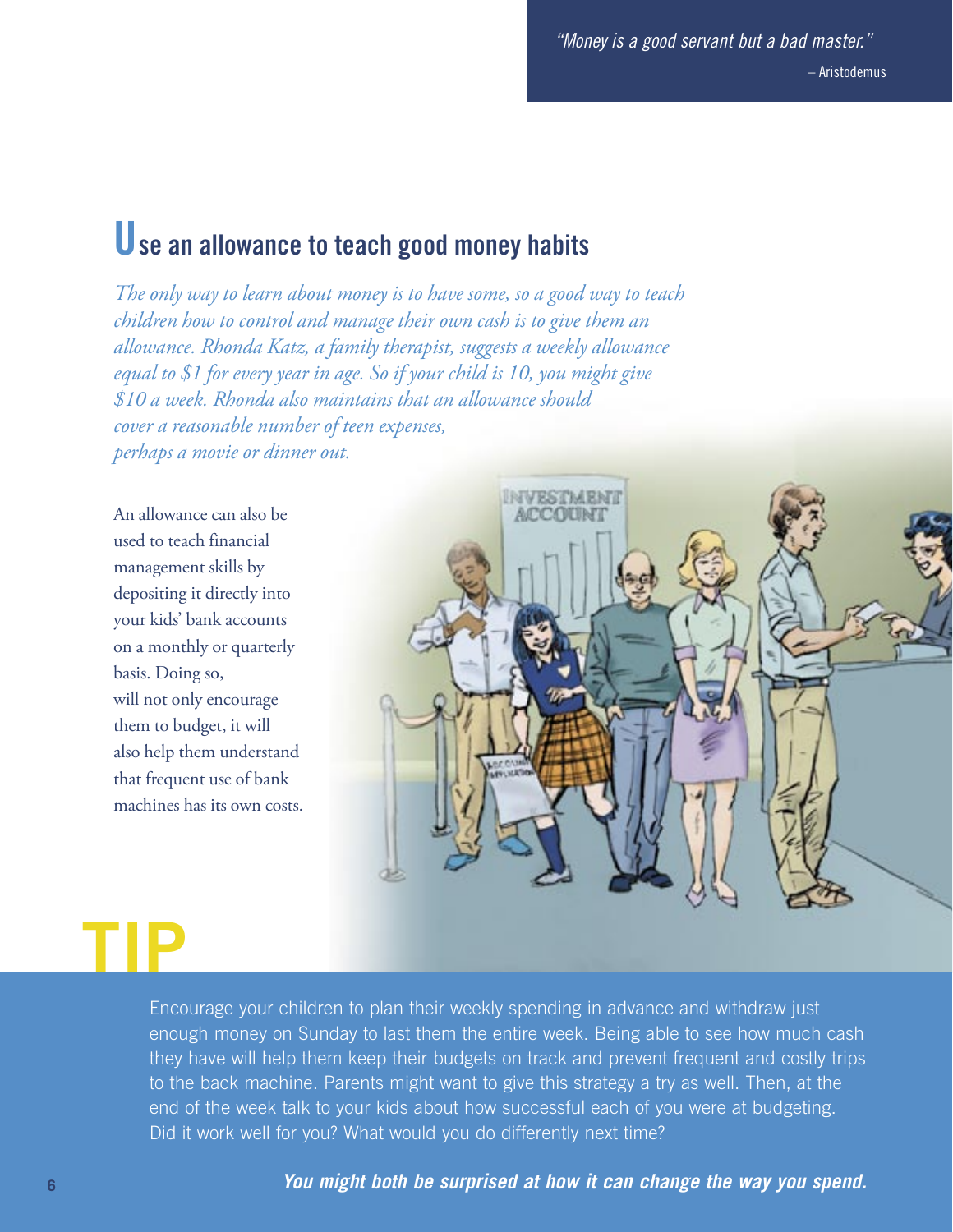# **Coach your kids on smart money management**

### **Budgeting and tracking spending**

The first step toward developing good budgeting habits is to understand when, where and why you spend money. Tracking spending on a weekly basis helps teens uncover costly and often unnecessary habits. When they can see, for example, that they are spending \$15 every week on an afterschool snack, they begin to understand how changing a single habit can result in a monthly saving of \$60, or \$720 a year.

#### **Saving for the "big ticket" items (and how to resist the impulse buy)**

As kids get older, their interests get more expensive. At 12 they want the newest video game system, at 14 it's a snowboard and by 16 they're thinking about their first car. Teaching your kids about saving for expensive items can make having them more meaningful. A snowboard that your children have saved to buy will surely be appreciated more than a snowboard that's been bought for them by mom or dad.

So the next time your kids ask for something expensive, try creating a savings plan with them. This empowers your children to think creatively to reach their goals. Once they have saved enough, go and buy the item together and celebrate!

#### **Smart shopping techniques**

With so many consumer goods to choose from, teaching children how to be "healthy" shoppers is a challenge, but successfully doing so will help them save money as adults. And don't forget, your own attitude and approach to shopping will influence their behaviour.

#### **How to raise a smart shopper:**



- **1.** Don't go shopping for entertainment. Instead, plan ahead and stick to your list and budget. And remember, going to the mall simply because there's a sale isn't going to save you money, because in the end you will probably buy things you didn't want or need.
- **2.** Teach your kids the value of finding a good deal by comparative shopping, checking the flyers and surfing the Internet.

#### **Investing wisely for tomorrow**

A common rule of thumb is to invest 10% of your income as soon as you receive it. And explain to your kids that paying yourself first and setting aside 10% is an easy way to start building a nest egg. Investing it will show them that if left alone their money can make it's own money (see page 8).

**TIP**

Have your teen record his or her purchases for a week using the weekly spending tracker provided in this kit. At the end of the week sit down and take a closer look together. Are there purchases that your child could have avoided? Could taking a bagged lunch rather than buying it in the school cafeteria have saved money?

**A few wise choices can really impact weekly savings.**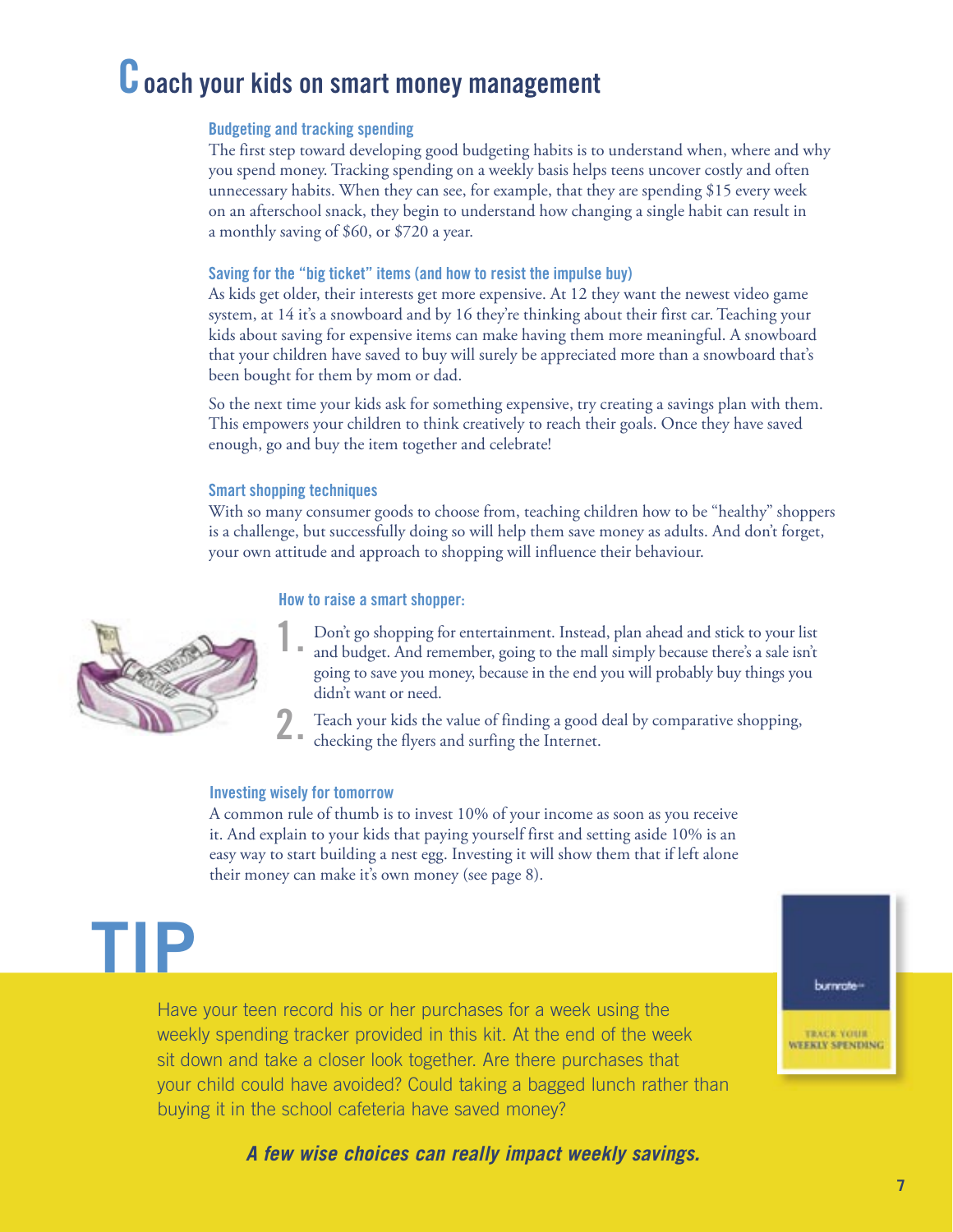# **Allow them to make mistakes**

*Telling your children what you think is best for them is no substitute for their own personal experiences. This is true about nearly everything, including managing money.*

A good place to start is by working out a quarterly clothing allowance when your children are in high school. Most kids will quickly learn that shopping for bargains will make their money last longer; others might spend their entire amount on two or three very expensive items and have nothing left when they really need it. You may have to stand firm on your initial agreement. Learning that choices come with consequences will help them make better decisions in the future.

# **Teach them how money invested can make its own money**

*There are many different kinds of investments for kids – bank accounts, Canada Savings Bonds, corporate bonds, stocks and mutual funds. So ask your financial advisor for some tips on educating your kids about the variety of options available to them.*

Here are a few interactive and fun ways to get your kids interested in investing.

- For birthdays or other special occasions buy your children shares in companies that they can relate to such as Apple or Disney. Then monitor the stock's price online so they can see how the investment is doing.
- If you can afford it, match every dollar that your children invest in appropriate investment vehicles. If one child invests \$50 in a mutual fund, you can match it with \$50 of your own. This will help create interest in investing and encourage them to spend less on high-tech gadgets and clothes.

### **The rule of 72**

The "rule of 72" is a handy way to measure how quickly your investments can double. Simply divide the number 72 by the annual rate of return of your investment. The result will tell you the approximate number of years it will take your money to double at that particular rate of return.

For example: When you divide 72 by the rate of 10%, you get a result of 7.2. That means that it takes an investment roughly 7 years to double at a 10% annual rate of return.

• Create a family investment club, and meet regularly to come up with new investment ideas. You can do this with virtual money by assigning each family member \$10,000. Each of you chooses investments and then you monitor your progress to see how well each of you does with your virtual portfolio.



**Use the Monthly Savings Calculator to see how a regular investment plan can really add up over time.**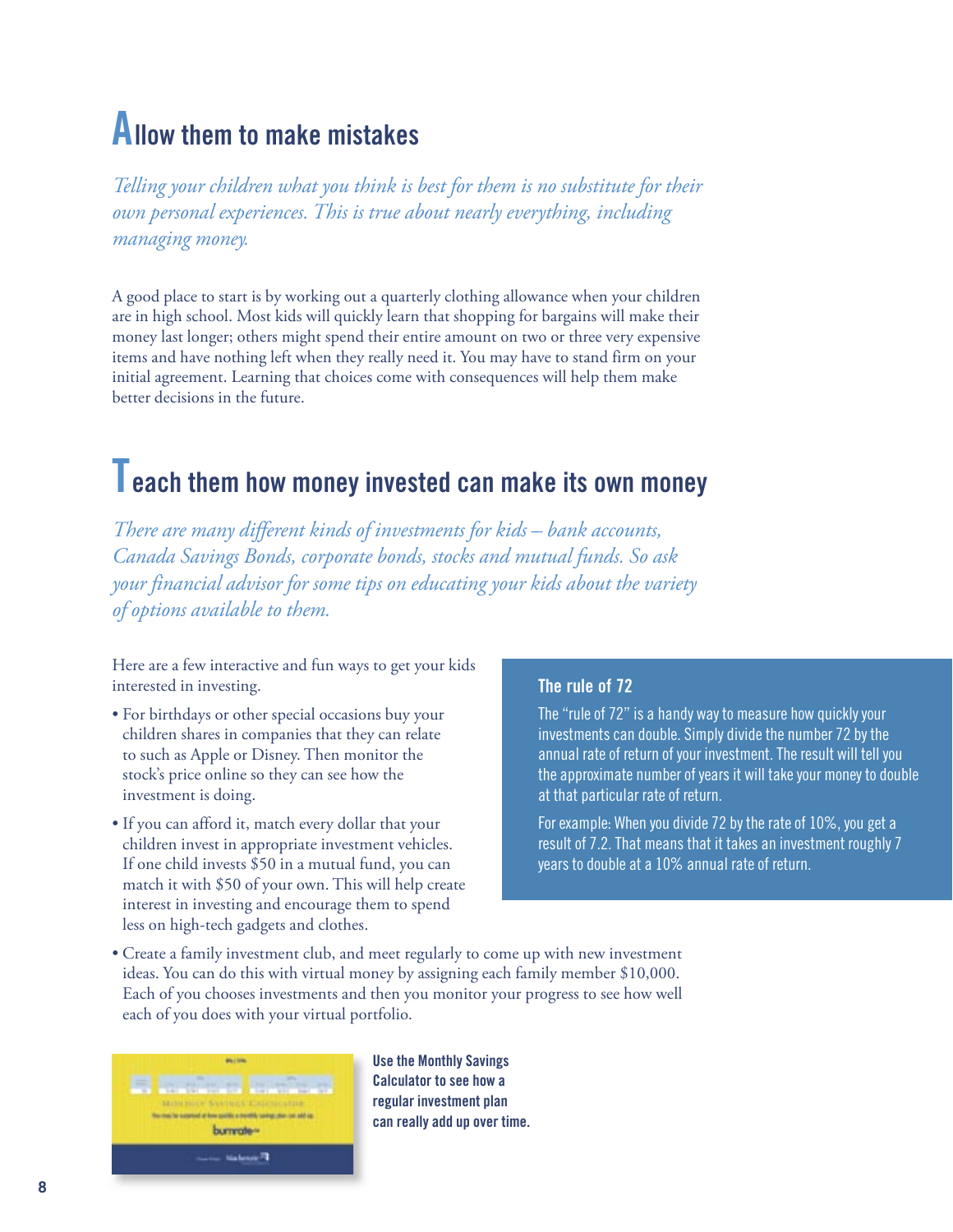# **Encourage them to use credit and debit cards wisely**

*In this age of debit and credit cards, we are using less "real cash" all the time. Paying for things with debit cards makes the expenditure seem less real, and purchasing things with credit cards is even more dangerous since you feel like you're not even spending your own money! So if you want to spend less, try paying with cash because it's much more difficult to overspend if you have to open your wallet and count out the dollar bills.* 

### **Did you know?**

If you pay cash for purchases rather than using debit and credit cards, you tend to spend less just due to the emotional pain of parting with your hard-earned money.

You can also teach financial discipline by giving your children all of their budgeted spending money at the beginning of the week. This will help them stick to their budgets and prioritize their purchases. If the cash runs out, don't give them any more until the following week.

It's important to teach wise credit management

because when kids get to university, they will be approached by numerous credit card providers. You might not be there to offer a word of caution and they may end up with their own credit cards. Having a credit card is not necessarily a bad thing, but understanding how they work and the cost of carrying a balance is vital. It would be helpful to show them how much their new pair of jeans is really going to cost them after credit card interest and fees are calculated.

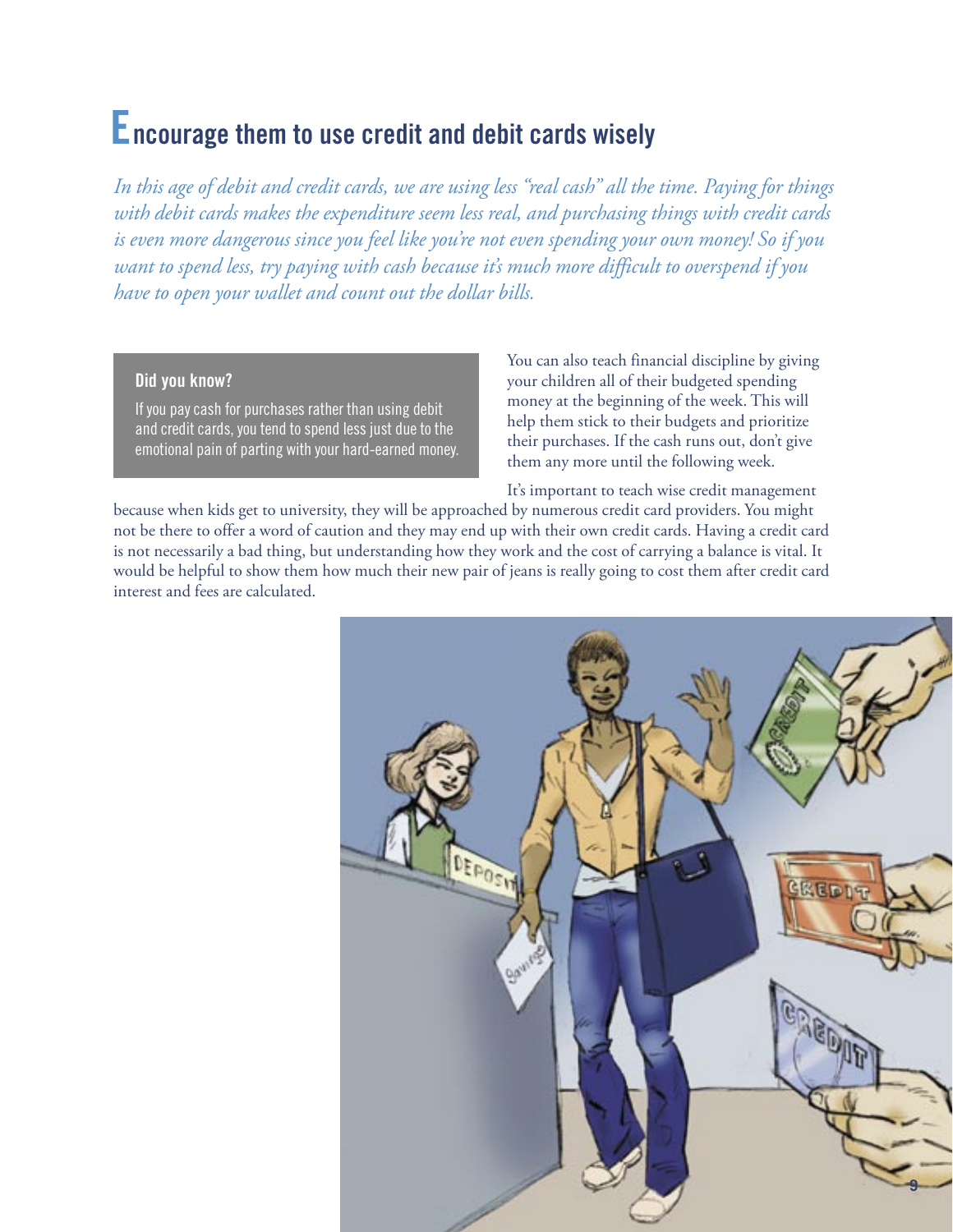# **Post-Secondary Education Saving** for it, **Budgeting** for itand **Surviving** it

*Post-secondary education will make a big difference to your children's earning potential and standard of living. According to the 2001 Census, Canadians with a high school diploma earned an average annual salary of \$25,807. Those with a university degree earned almost twice as much – \$48,287.* 



**Average undergraduate tuition fees by province**

### **Saving for college or university**

*An effective way to maximize the money available to your children when they enroll in a postsecondary program is to open a Registered Education Savings Plan (RESP). Your contributions are not tax deductible, however, money inside the plan will grow tax-free until it's withdrawn. Parents, grandparents, aunts and uncles can all contribute to your child's RESP.* 

There's also some free money available to Canadians by way of the Canada Education Savings Grant (CESG). The CESG provides a maximum \$500 annual grant for children 17 and under to a lifetime maximum of \$7,200 per child. Further grants are available to lower income families.

Encourage your children to apply for scholarships and bursaries. Visit **www.scholarshipscanada.com** for an extensive listing of available programs. Most schools will also have helpful information on their websites.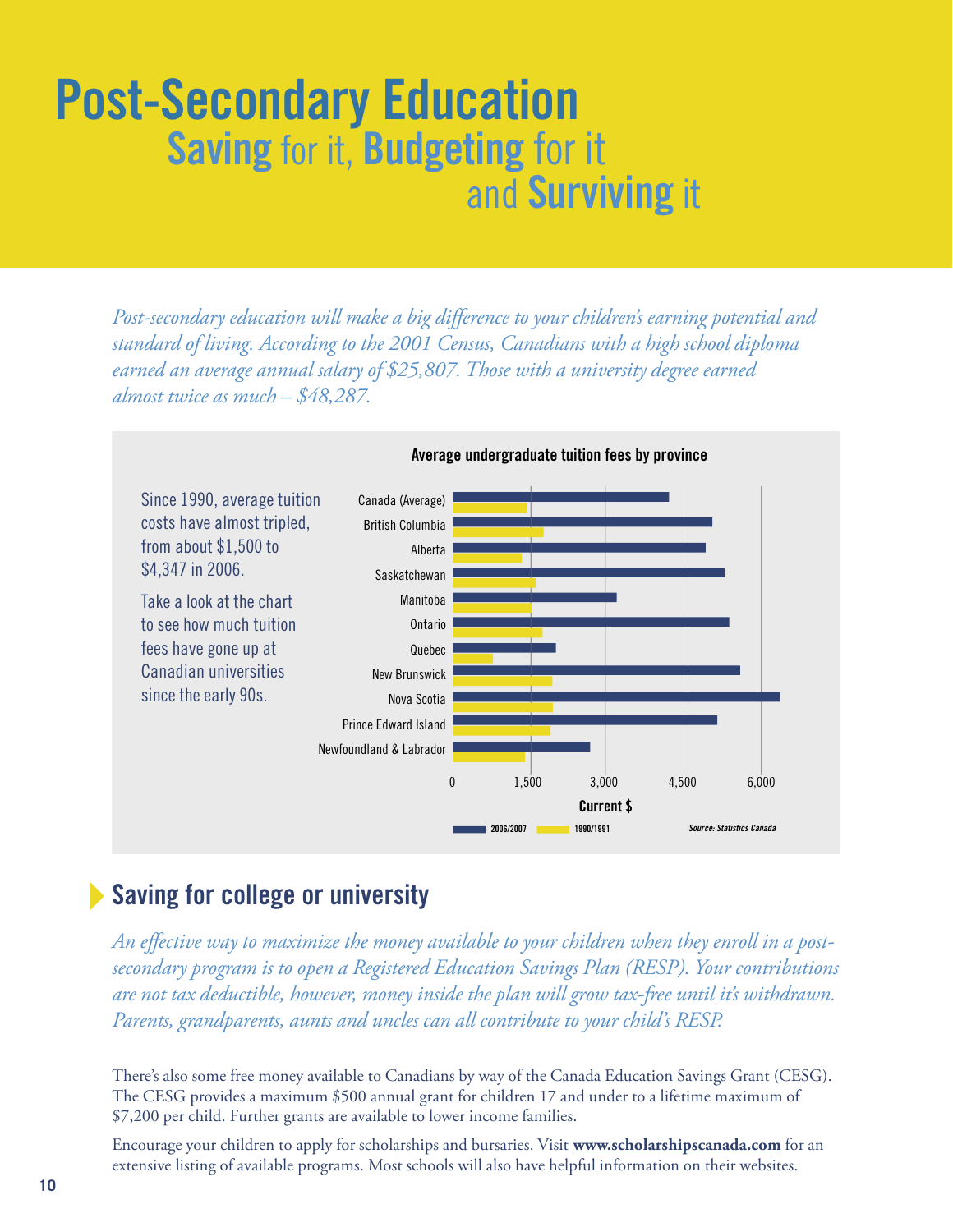### **Budgeting at school**

The chart below outlines some typical school expenses.

| <b>ITEM</b>               | <b>ESTIMATED COST</b>                                 | <b>COMMENTS AND IDEAS</b>                                                                                                                       |
|---------------------------|-------------------------------------------------------|-------------------------------------------------------------------------------------------------------------------------------------------------|
| <b>Education</b>          |                                                       |                                                                                                                                                 |
| <b>Tuition fees</b>       | \$4,347 for the school<br>year (average full-time     | Tuition fees vary from province to province and school<br>to school.                                                                            |
|                           | undergraduate tuition<br>for 2006/2007)               | Most schools offer different payment plans to help<br>with cash flow.                                                                           |
| Other school fees         | \$650<br>for the school year                          | Usually compulsory, these fees cover costs such as<br>recreation and athletics, student health services and<br>student association memberships. |
| Books and supplies        | $$1,000 - $2,000$<br>depending on<br>program of study | To cut book costs consider buying used books and selling<br>your books at the end of the course.                                                |
| <b>Housing</b>            |                                                       |                                                                                                                                                 |
| At home                   | Cost depends on<br>personal situation                 |                                                                                                                                                 |
| On-campus housing         | $$3,000 - $6,000$<br>for the school year              | Shared rooms are the cheapest option.                                                                                                           |
| Shared housing off-campus | $$350 - $600$ per month                               | Big cities tend to have more expensive rents than<br>smaller towns.                                                                             |
| Food                      |                                                       |                                                                                                                                                 |
| Residence meal plan       | $$2,000 - $3,500$<br>for the school year              | If you know you'll be going home on weekends a lot,<br>the lighter meal plan is more cost effective.                                            |
| Groceries                 | $$150 - $250$ per month                               | Check weekly flyers for sale items and plan weekly meals<br>around these goods.                                                                 |
|                           |                                                       | Supermarket house brands are usually cheaper, and are<br>often produced at the same plant as the name-brand<br>products.                        |
| <b>Transportation</b>     |                                                       |                                                                                                                                                 |
| Walk                      | Free                                                  | Living on campus or within walking distance can keep<br>transportation costs low.                                                               |
| <b>Public transit</b>     | $$80 - $100$ per month                                | Student bus passes are a cost effective way to get around.                                                                                      |
| Car                       | Costs depend on<br>personal situation                 | Gas, insurance and parking can make having a car at<br>school expensive.                                                                        |
| <b>Communication</b>      | Cost depends on<br>personal situation                 | Telephone bills can really add up when you're living away<br>from home for the first time.                                                      |
|                           |                                                       | Consider setting up a specific day and time for a weekly<br>family call and email through the week to keep in touch.                            |
| <b>Personal expenses</b>  | \$2,500<br>for the school year                        | Don't forget to account for miscellaneous personal expenses<br>like entertainment, toiletries, cosmetics and clothes.                           |
|                           |                                                       | These costs will vary widely from person to person.                                                                                             |

Most colleges and universities have information on their websites to help your teen budget and plan their spending throughout the school year. The CanLearn website has a great budget estimator for prospective students and their parents.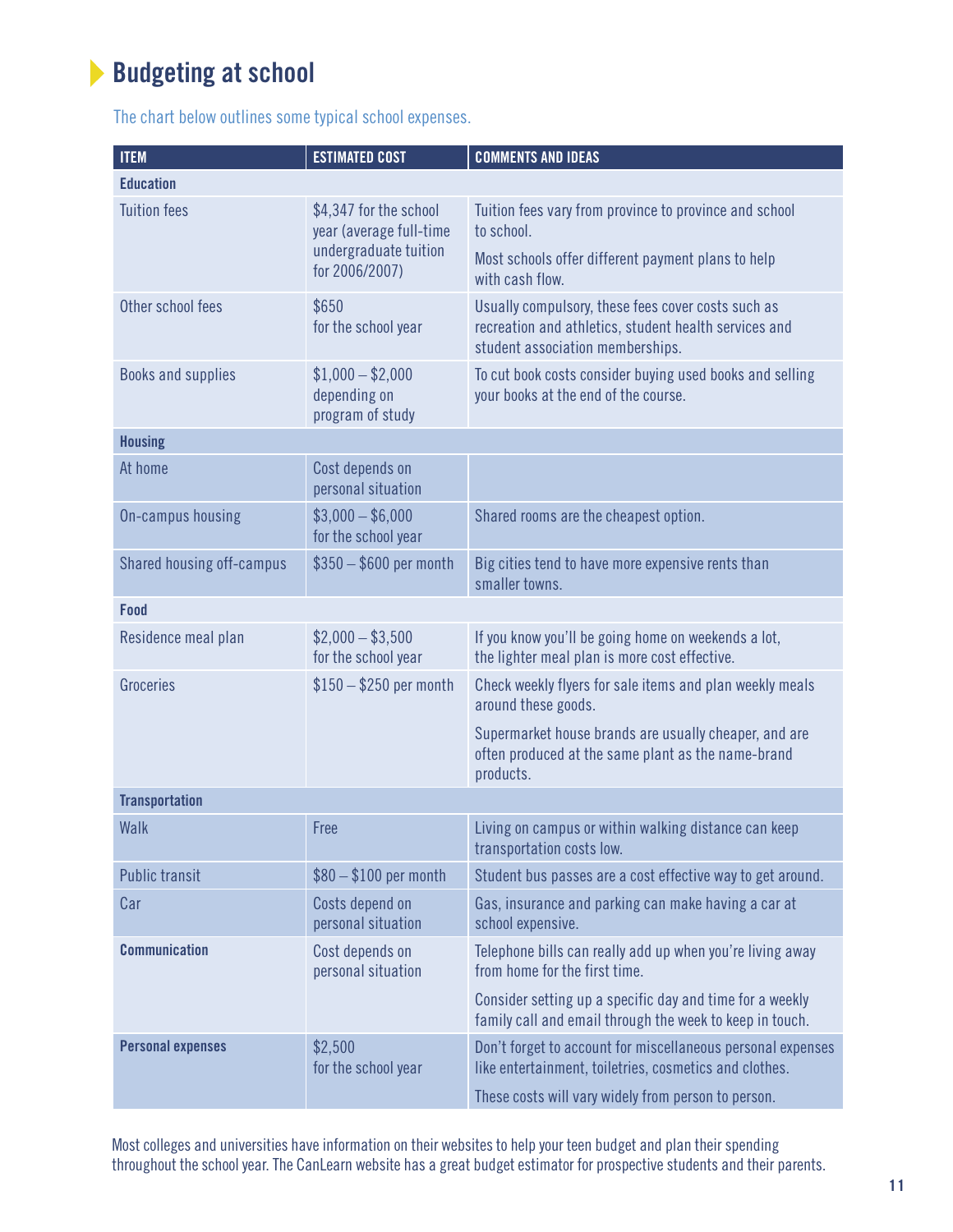# **Teaching Younger Kids Financial Literacy**

*If you can encourage good money habits at an early age, you will set your child on the path to self-confidence and responsibility. A good place to start is to have discussions about money and pass on smart strategies for spending, saving and sharing as soon as your child is old enough to ask for treats at the grocery store checkout.*

### **Keep it real**

For young children, seeing is believing. Here are a few ways to pass on smart money habits:

- Establish a money jar for weekly treats. Let your children fill the jar with loose change. They'll enjoy watching the savings grow, and you can buy a treat together on the weekend.
- Family therapist, Rhonda Katz, suggests creating an allowance system for spending/saving/sharing. You can divide the allowance and deposit predetermined amounts into three different piggy banks – one for spending, one for saving and one for sharing.
- Go with your child to the bank on a special birthday and open a first account. Your child can deposit savings toward a desired item, or perhaps you can make a deal: for every dollar saved, you'll match it.
- To help young kids grasp the costs of running a household, show them your monthly bills and "pay" them with stacks of real money or monopoly money. They'll learn how quickly household expenses add up.
- To introduce the concept of equity investing you can buy kids shares in their favourite company on oneshare.com. The company will issue a framed share certificate registered in a child's name. It can be hung on the wall and the stock price monitored online.

According to Dr. Ron Clavier, a psychologist, it's around age 11 that children begin to develop the ability for abstract thought. For effective learning in kids younger than 11 your best bet is to make discussions and modeling about money much more concrete.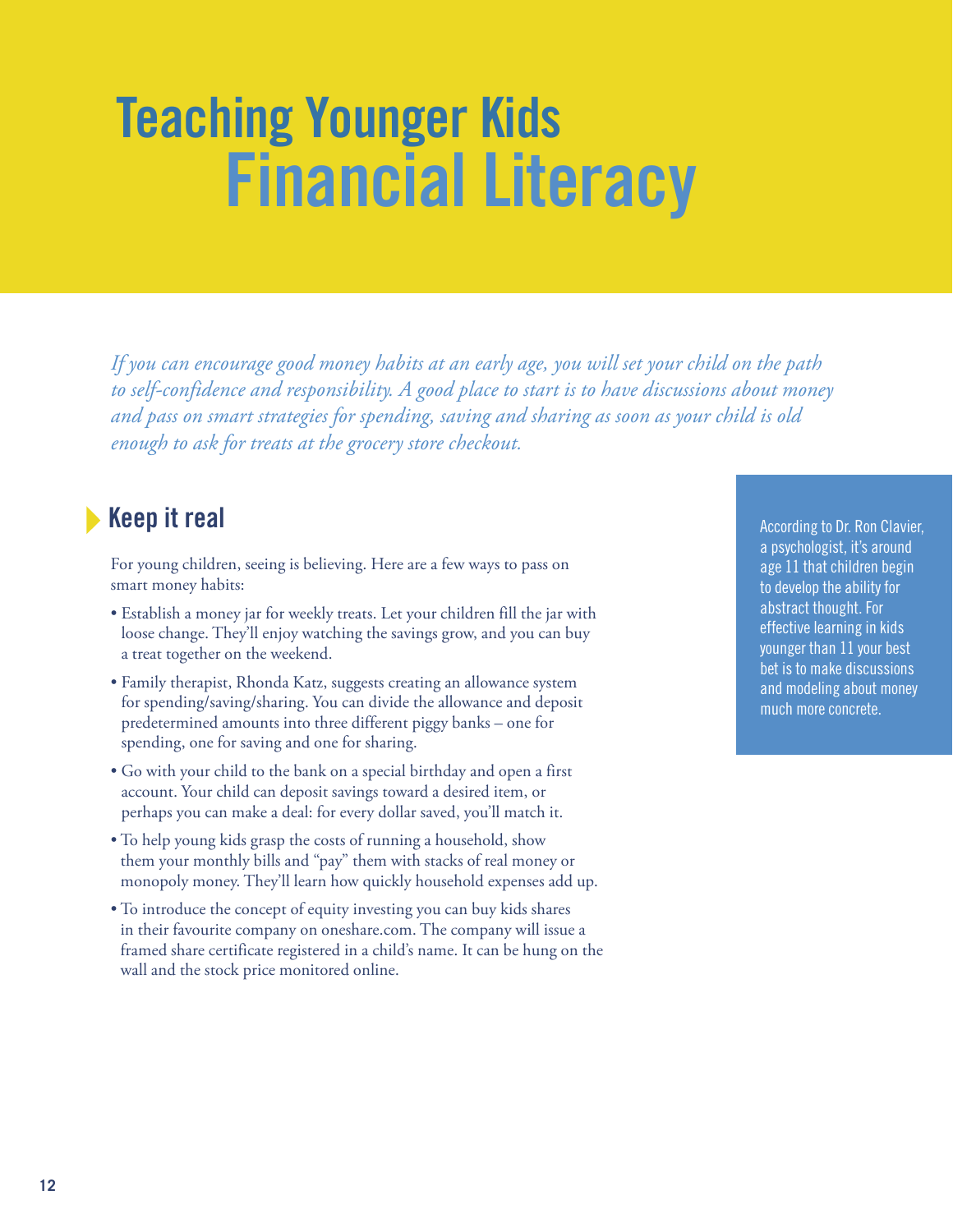### **A note about advertising**

Kids are bombarded by consumer product ads on television, radio and the Internet. And our culture often measures worth by extrinsic values such as clothes, shoes and cars rather than by intrinsic values like our intellect, humour and kindness. Reinforce the values that are important to you and challenge your kids to stand strong against the influence of advertising.

### **Keep it positive**

*When kids are asking for expensive things, don't say "We can't afford that." Instead ask, "How can we save for it?"*

- Introduce the concept with smaller, less expensive items that don't take too long to save for. Your kids can get used to the idea of saving for things they want. Over time they will come to learn that bigger, more expensive items take longer to save for.
- Children are able to understand the importance of charity at an early age. On birthdays or holidays, encourage them to make a donation to a charitable foundation or to donate their unused toys. Helping others will give them a sense of accomplishment and pride.
- When taking your kids to the grocery store, make a game out of finding good deals on the items on your shopping list. This is a great way to teach them the difference between name brands and generic or no-name items. It also gives you the opportunity to show them how to compare prices, sizes of items and the relative costs of each. For example, a 750ml bottle of ketchup costs \$1.79. The same brand of ketchup in a 1L bottle costs \$1.99. Do your kids know which is the better value? Positive reinforcement (and maybe a small treat) will keep them interested in learning.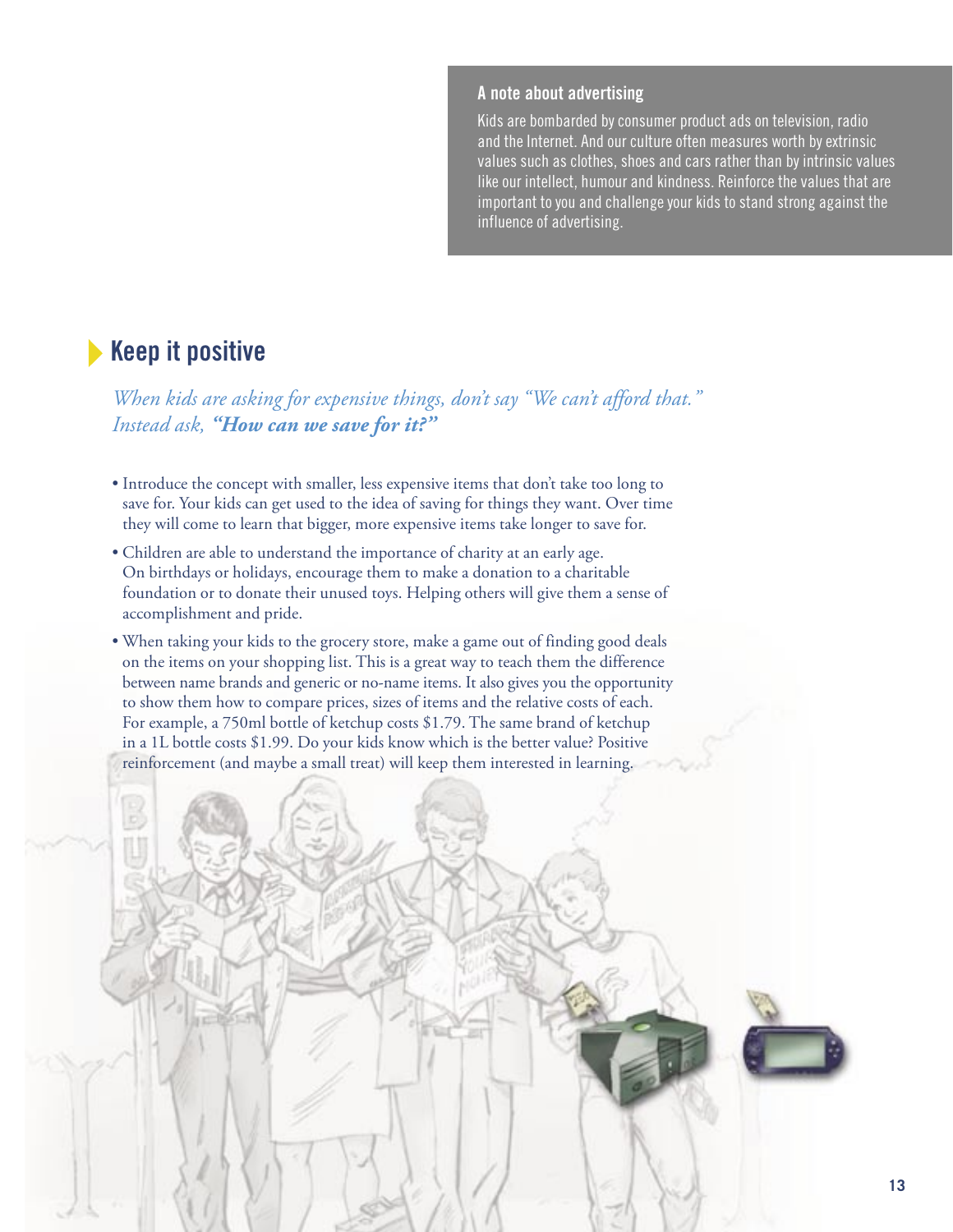# **Additional Resources**



**Allowances, Dollars and Sense** by Paul W. Lermitte Written for parents, this book is full of practical ideas and worksheets.



### **Building Wealth for Teens**

by Murdoch Matheson Written for teens, this book answers common questions that kids have

about investments and personal finance.



### **The Kids Guide to Money Cents**  by Keltie Thomas

Written for kids, this comic-style guide covers money concepts like saving, budgeting and smart shopping. Features quizzes, checklists and puzzles.



**The Money Tree Myth** by Gail Vaz-Oxlade A parent's guide to helping kids unravel the mysteries of money.



### **Teen Brain, Teen Mind**

by Dr. Ron Clavier

Written for parents who are grappling with the daunting task of raising a teen, the book offers many strategies designed to improve communications between you and your teen.



### **The Wealthy Barber**

by David Chilton

A common sense guide to financial independence. Written in everyday language, this book is suitable for young adults and parents alike.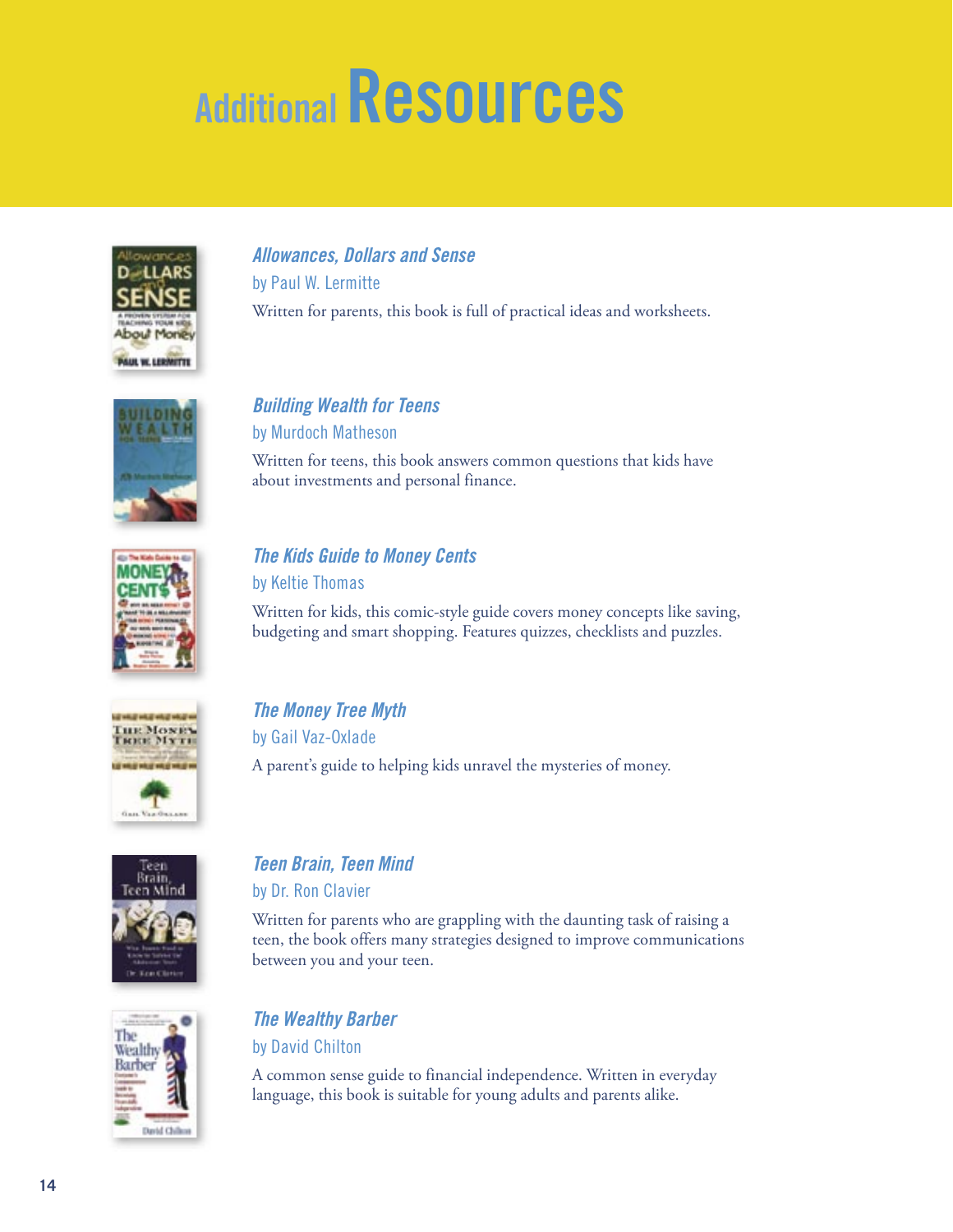### **Websites**

| www.makingallowances.com                            | Paul Lermitte's website with additional tools and ideas.                                                                                                                                     |
|-----------------------------------------------------|----------------------------------------------------------------------------------------------------------------------------------------------------------------------------------------------|
| www.cfp-ca.org/public/<br>public_educatingyouth.asp | The Certified Financial Planner website has a dedicated section entitled<br>"Educating Youth" where parents will find a number of guides and other<br>resources.                             |
| www.bankofcanada.ca                                 | Canada's central bank website has some games and activities for kids of<br>varying ages in its "Educational Resources" section.                                                              |
| www.canlearn.ca                                     | Developed by the Department of Human Resources and Skills Development<br>Canada, the site provides information and services to decide what and<br>where to study and how to cover the costs. |
| www.scholarshipscanada.com                          | Provides an extensive database to find scholarships, student awards,<br>bursaries and grants. You'll also find information about student loans,<br>applications and budget planning.         |
| www.younginvestor.com                               | This is a US website with sections targeted to kids, teens, parents and<br>teachers to promote saving, investing and budgeting.                                                              |
| www.kidsbank.com                                    | Developed by a US bank, this site has fun games and kid-friendly<br>information to help you explain money and banking concepts.                                                              |
| www.oneshare.com                                    | Oneshare.com enables you to give the gift of stock ownership by buying<br>one share in a variety of US public companies.                                                                     |
| www.servicecanada.gc.ca                             | Canada's one-stop access to a variety of government services. Go here to<br>apply for your child's Social Insurance Number or to find summer jobs.                                           |

### **Other Mackenzie Tools**

# burnrate.ca

Visit burnrate.ca for on-line savings and investment tools to help you better understand your Burn Rate.



**Registered Education Savings Plan brochure**



**Education Planning guide** 

Ask your financial advisor for these and other helpful resources or visit the Mackenzie website. mackenziefinancial.com